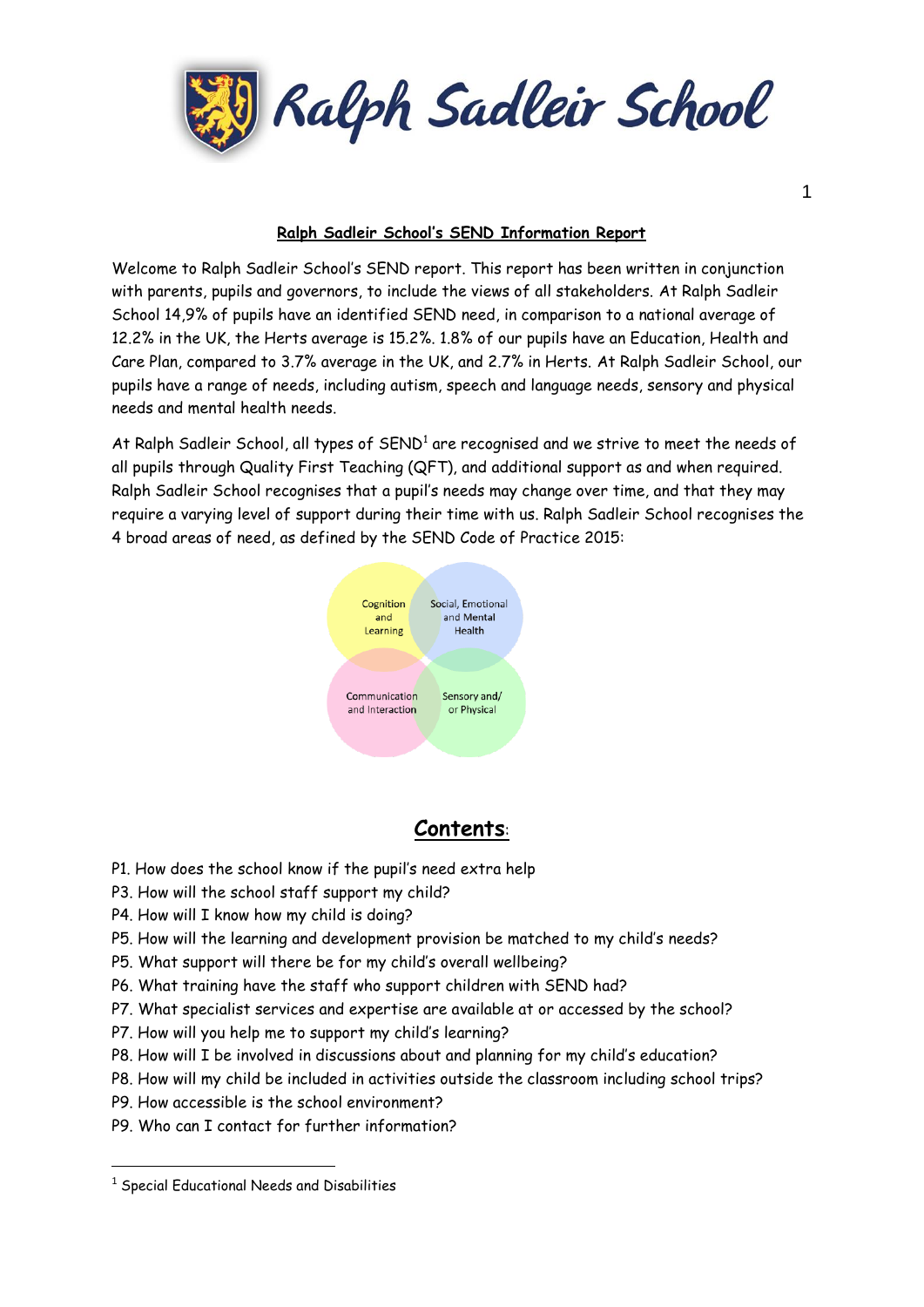

P9. How will the school prepare and support my child to join the school, transfer to a new school or the next stage of education and life?

P10. How are the school's resources allocated and matched to children's special educational needs?

P10. How is the decision made about how much support my child will receive?

P10. How can I find information about the Local Authority's Local Offer of services and provision for children and young people with special educational needs and disability?

## 1. How does the school know if the pupil's need extra help?

Ralph Sadleir School recognises that parents know their child best, and so working with families and following a person-centered approach is at the core of what we do. Parents / carers are welcome to share their views and opinions regarding their children. If a parent / carer has any concerns about their child, the class teacher or form tutor is the best person to contact initially. We recognise that the child should be at the centre of their education. We gain their views through:

- The use of Pupil Profiles<sup>2</sup>
- The PASS<sup>3</sup> survey, which looks at attitudes to school and learning
- Through School Support Plan<sup>4</sup> (SSP) Reviews

Most pupils arrive at Ralph Saldeir with their SEND needs already recognised and planned for, and so we are able to provide good continuity of provision across the whole school.

However, if a child's needs become apparent during their time at Ralph Sadleir school, or change as they develop, we will generally follow these stages:

- 1. Your child's class teacher will notice that your child is struggling in a certain area(s), or you will raise concerns with the teacher. They will begin to make adjustments through Quality First Teaching, and will record these on the Whole School Provision map.
- 2. The class teacher will follow the Assess, Plan, Do, Review cycle<sup>5</sup>. If, despite the QFT strategies your child is still struggling, the teacher will discuss concerns with the SENDCO<sup>6</sup>, and will invite you to discuss the concerns. Your child will be asked to complete a Pupil Profile, so that we have their view on their strengths and needs.
- 3. If the baseline information taken suggests a difficulty in one area, we will likely suggest that your child completes an intervention to try to 'close the gap'. If necessary, the

 $\overline{a}$ 

 $2$  A document filled in by pupils and reviewed twice per year

<sup>&</sup>lt;sup>3</sup>Pupil Attitude to School Survey

<sup>4</sup> Our version of an Individual Education Plan

<sup>5</sup> Also called APDR

<sup>6</sup> Special Educational Needs and Disabilities Coordinator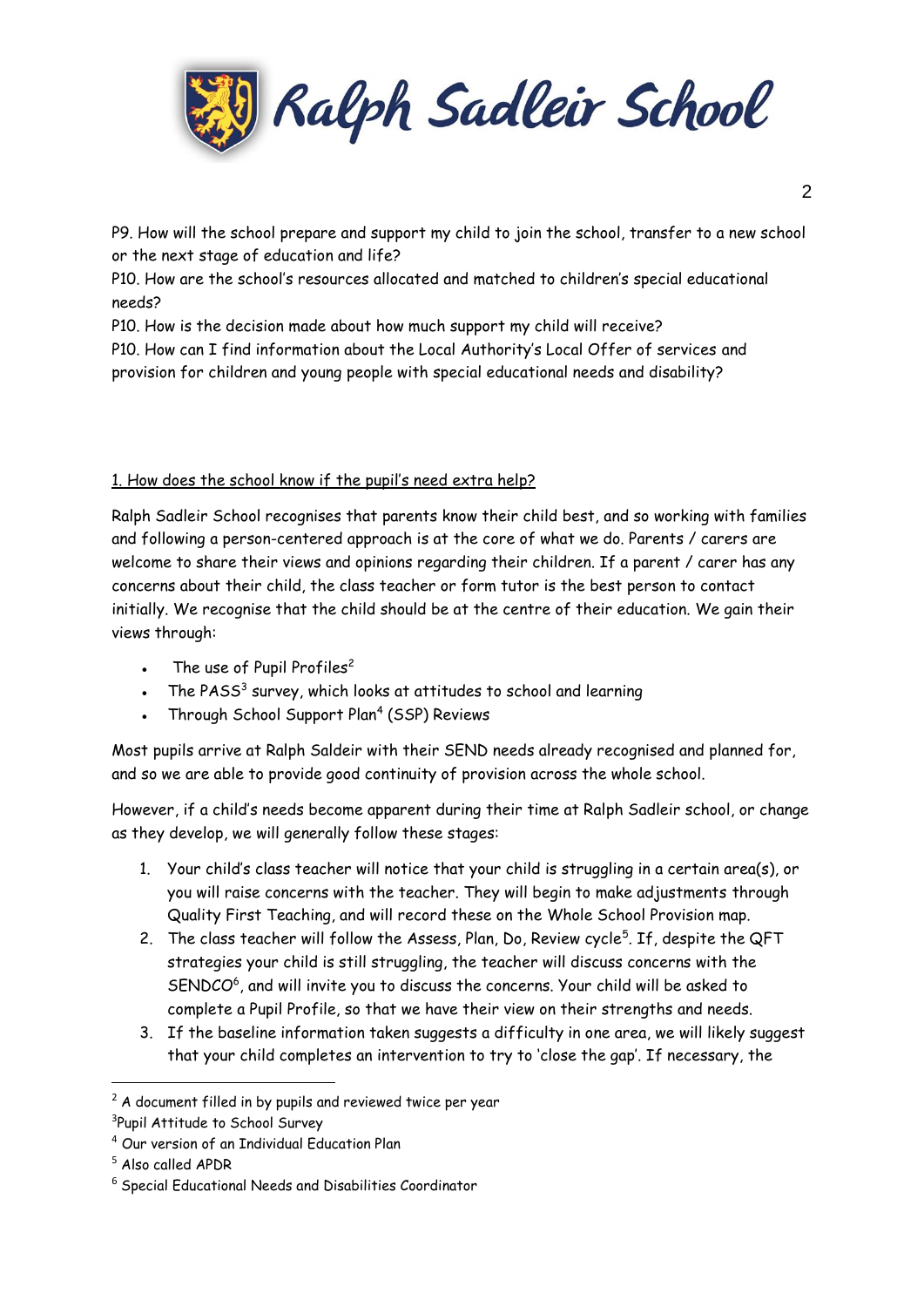

SENDCO has some additional assessments which can be completed with your child, in order to give us more specific information.

- 4. If your child needs more support, we will set up a School Support Plan (SSP). This provides a small number of SMART<sup>7</sup> targets, which all teachers will focus upon to help your child progress. This will be reviewed at least 3 times annually. Your child will be invited to these meetings to share their opinions.
- 5. If we still have concerns, or progress is not being made despite our interventions, we may seek consent to refer to an external agency, who may be able to advise us on how best to support your child.
- 6. The APDR cycle will continue with the advice from the external professionals, if this route is taken.

Any pupil that requires intervention (not including QFT) should be placed on the SEND register. We use a K code. EHCP'<sup>8</sup>s are recorded as an E. As part of The Graduated Approach, if the student no longer requires additional support then they can be removed from the SEND register. They will continue to be monitored, and can be placed back on the SEND register if we feel that extra intervention is again needed. We do not require parental consent for pupils to be added / removed from the SEND register, however we like to work in partnership with families. Queries should be directed to your child's form tutor in the first instance, who can be contacted via admin@ralphsadleir.academy. If you feel further advice is needed, the SENDCO can be contacted at sendco@ralphsadleir.academy

## 2. How will the school staff support my child?

## Key Stage 2

In Key Stage 2, your child's main point of contact will be their class teacher, who is responsible for the learning of all members of the class, and will ensure that Quality First Teaching, and reasonable adjustments are provided.

Depending upon your child's needs, and the needs of the other children in the class, there may be support given by teaching assistants.

#### Key Stage 3

**.** 

In Key Stage 3, your child's main point of contact is their form tutor. We appreciate that a move from KS2 - KS3 can be daunting, not least due to the number of teachers that your child may have. We have created a 'Whole School Provision Map' in order to share information about all pupils effectively, and efficiently. The Whole School Provision Map has been created in conjunction with parents/carers, and provides an overview of the strengths and needs of all

 $7$  Targets that are Specific, Measurable, Attainable, Relevant and Time Based

<sup>8</sup> Education, Health and Care Plans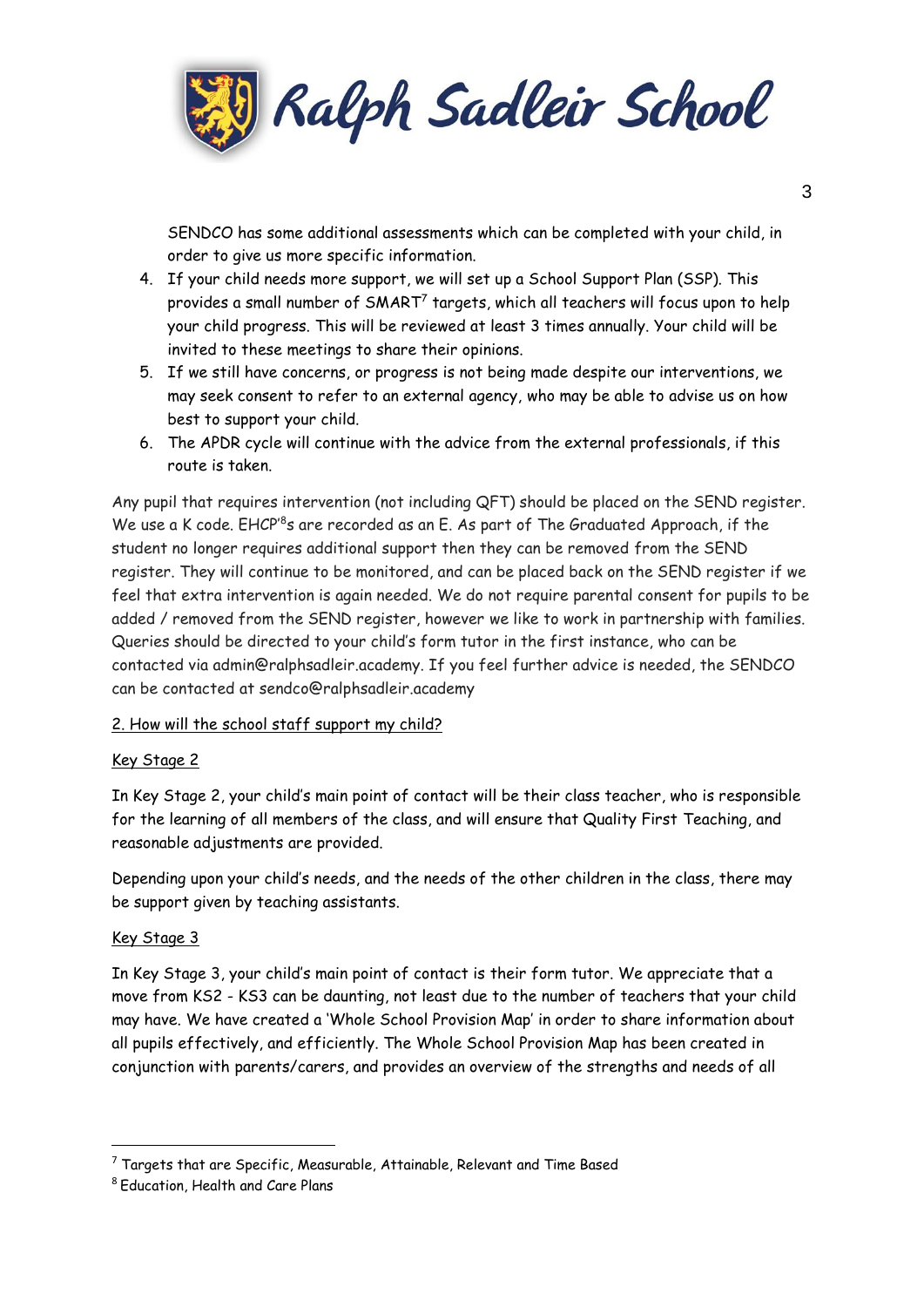

pupils across the school. This enables all teachers to provide consistent provision and differentiation for all pupils in their classrooms, and to work towards all EHCP and SSP targets.

As in KS2, all teachers are responsible for the progress of the pupils in the classroom. Depending upon your child's needs, and the needs of the other children in the class, there may be support given by teaching assistants.

#### Key Stage 2 and Key Stage 3

If appropriate, your child will be offered interventions to support their development. These may be delivered by teaching assistants (TAs), the SENDCO, or external agencies. You will receive a consent form before your child partakes in any interventions, along with a letter explaining the process, the perceived outcomes, and how often and for how long the intervention will run. We aim to complete interventions on a 'rolling' basis, and for interventions to not cover more than two terms. Our interventions that we use are evidence based, and promote good progress.

The progress of KS2 is monitored by the Pupil Progress Coordinators for Year 5 and Year 6 and the SENDCO. This means that any pupil who is struggling, and hasn't been picked up by the class teachers should be picked up through this additional layer of monitoring. Heads of Faculties also monitor progress, and any pupil struggling in a particular area is picked up through this process too. The SENDCO attends all faculty meetings, and pupils causing concern are discussed.

The Senior Leadership Team (SLT) and the Governing Body support the SENDCO, and ensure that rigorous monitoring of the SEND provision is in place. We have a designated SEND governor, who regularly meets with the SENDCO to ensure that provision is the best that it can be.

## 3. How will I know how my child is doing?

In addition to the usual parent consultation meetings, we host 3 SEND/SSP meetings annually, which coincide with teachers inputting data into our system.

After an intervention has been completed, you will be sent a summary of your child's participation, which could include (dependant upon the intervention) a before and after comparison, a percentage to show your child's attendance, and a written summary of the topics covered, and next steps.

Meetings can be requested with class teachers or the SENDCO throughout the year, in addition to the pre-planned ones. It is helpful to know what the meeting will be regarding prior to it happening, so that the staff can prepare the necessary pieces of information.

The school tracks pupil progress by comparing their progress to a baseline assessment, which is conducted at the start of each year. Class teachers are responsible for inputting data about their classes, and middle leaders (including the PPC's and SENDCO) are responsible for monitoring the progress of all pupils across the school. The SENDCO, along with the Assistant Head (academic), monitor the progress of the pupils with SEND.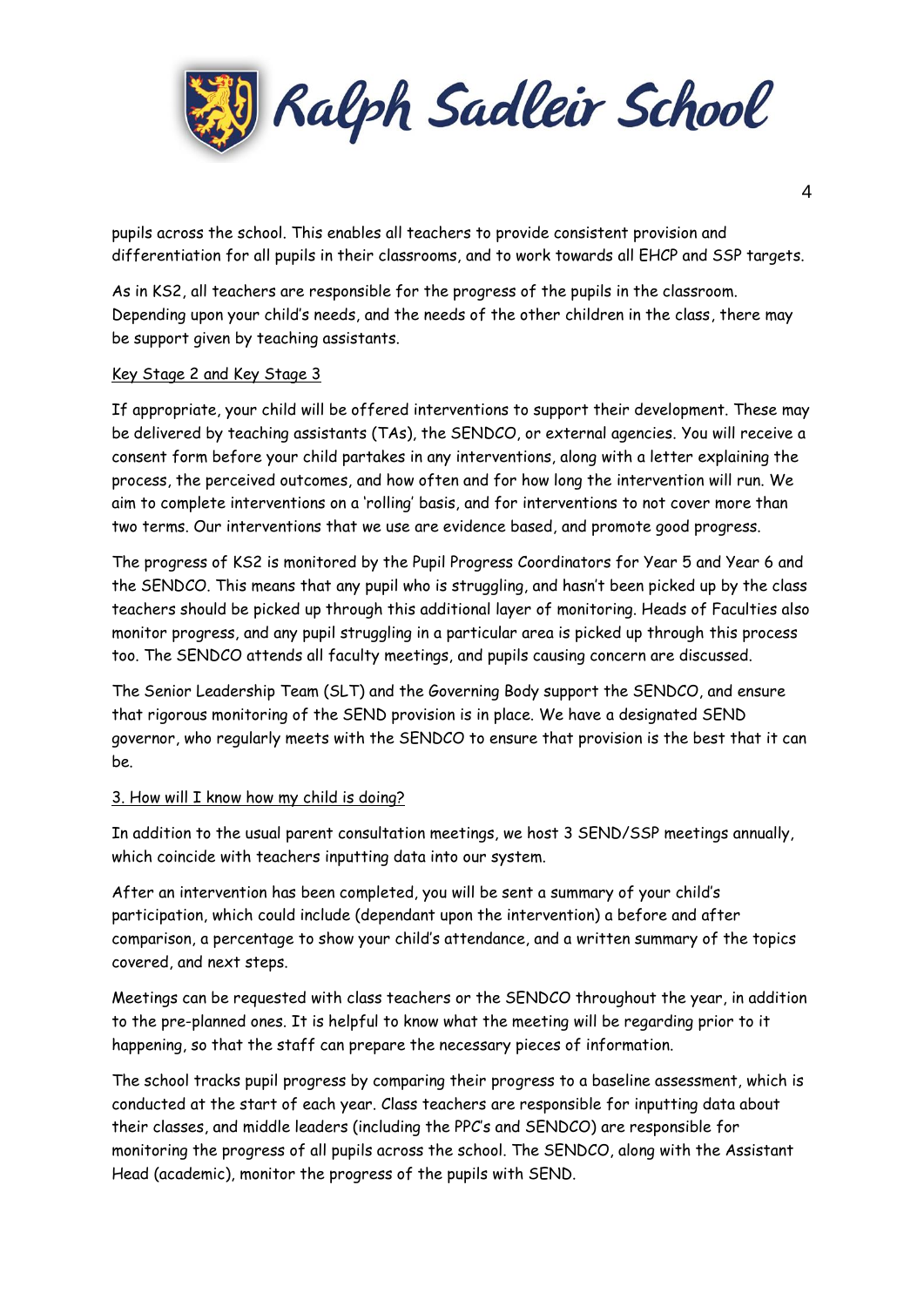

For pupils who are working significantly below Age Related Expectations, their progress is tracked using B Squared, a system which tracks small steps of progress. As these pupils will also have an SSP, their 'next targets' will be taken from B Squared, and shared with all staff via the Whole School Provision Map. B Squared also has an 'autism tracker' which allows us to track social skills, and provide non-intrusive modelling to encourage pupils to generalise these skills.

We do not have home-school communication books, or homework diaries. Any information needing to be shared with staff regarding a child should happen via phone call or email with the pupil's form tutor.

#### 4. How will the learning and development provision be matched to my child's needs?

Ralph Sadleir School recognises the importance of differentiation in every classroom, but also ensuring its consistency. Differentiation means making adjustments to teaching to cater for a range of learning styles, and SEND needs. Providing Quality First Teaching inherently contains differentiation at its core, and this is the least that we expect from our teaching staff.

The Whole School Provision map details interventions attended, and Quality First Teaching used within the classroom. Each teacher is responsible for providing this differentiation within their classroom. The SENDCO, along with Middle Leaders and SLT perform learning walks to ensure quality of provision for all pupils.

Ralph Sadleir School can provide pupils with a range of different interventions, which are dependent upon the area of need. If your child is eligible for these interventions, you will be contacted in the manner explained above.

#### 5. What support will there be for my child's overall wellbeing?

Ralph Sadleir School aims to ensure that all areas of wellbeing are supported, and recognises that mental health is a complex, and ever-changing area. Ralph Sadleir School has a designated Mental Health Lead (Ms Campbell), who provides anxiety and anger management support, as well as drop-in sessions. The Designated Safeguarding Lead (Ms Campbell) also provides drop-in services for vulnerable pupils. Ralph Sadleir School Safeguarding Team meets weekly and all staff are trained in safeguarding and how to report concerns.

Ralph Sadleir School is responsive to pupils' needs, including medical needs. Pupils' medical needs are divulged when they begin at Ralph Sadleir, and all medical needs are stored on a spreadsheet, which is shared with all staff at the start of the academic year. If any medical agencies are involved, their advice will be attached. We also have a column on our Whole School Provision Map, where updates can be seen by all staff. Some medicines can be administered by our admin team. We need written permission for this, and directions on how, and how much medication should be administered.

Ralph Sadleir School follows the STEPS therapeutic approach to behaviour and uses a restorative approach to any difficulties which arise. The STEPS approach aims to avoid exclusions and finds solutions to behavioural difficulties, although there are some behaviours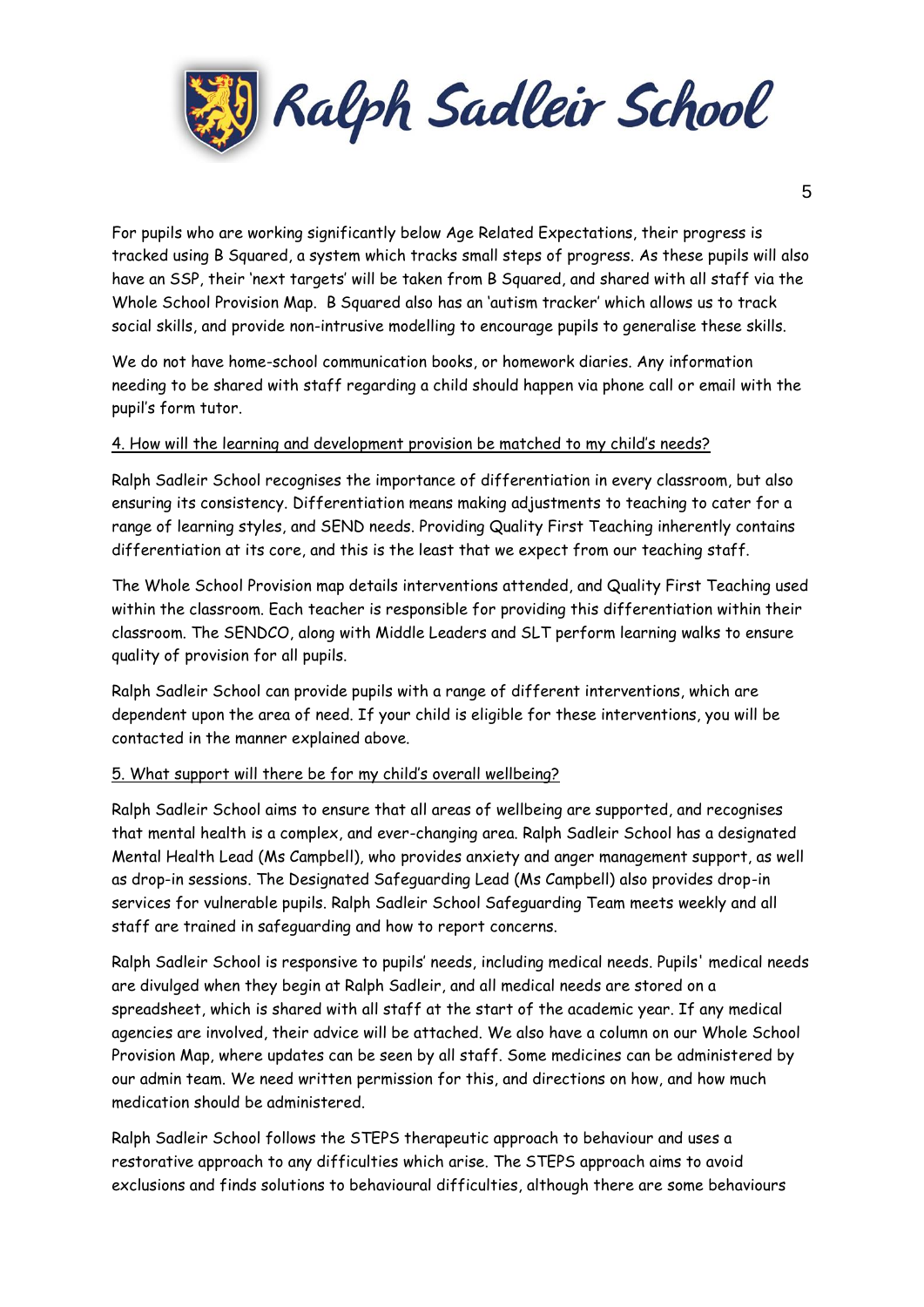

where exclusions are non-negotiable. We use Individual Risk Management Plans (IRMPS) to support behavioural needs which go beyond this, and use anxiety mapping to try and ascertain where the behaviour is more problematic, or to help us see a trend. Once we understand where the behaviour presents itself, we can predict it, and prevent it. We also use a 'risk of harm' calculator to work out how likely it is for harm to be caused, to support us in putting appropriate measures into place. If we feel that we need some extra support, we will seek parents/carers advice to refer to the Behaviour Support Team. Please see the Positive Behaviour and Restorative Practice Policy for more information.

We ensure that wellbeing is at the heart of what we do, which is backed up through our PSHE and Relationships Education in KS2, and our PSHE/RSE<sup>9</sup> curriculum, and assembly programme. If these measures are not enough, or not appropriate for the pupil, we can access external support for mental health services. It is helpful for parents/carers to work with school on the referral, as it is likely that we see very different behaviours. In order for a referral to be successful, the school must have provided Tier 1 interventions (i.e. an intervention in school), with the exception of referrals to the School Nursing Team, who also provide this Tier 1 support. Due to the current climate of cuts being made, it is becoming increasingly difficult to access support from outside agencies, and thus the more evidence that can be provided, the better.

## 6. What training have the staff who support children with SEND had?

Ralph Sadleir School is committed to providing training for all staff, which is relevant to the current needs within the school. Through a robust transition process, we aim to be proactive with regards to booking training which may be relevant for incoming pupils. Our SENDCO, Mrs Wilson completed the National Award for SEND Coordination in June 2017, and Assistant SENDCO Miss Wood completed her qualification in 2021.

Recently, staff have been trained in the following (non-exhaustive) areas:

- ELKLAN<sup>10</sup> speech and language training
- STEPS training
- High-5 training
- UCAN training
- Supporting maths learners
- Training provided by the Autism Education Trust
- Epi-pen training
- Epilepsy training

 $\overline{a}$ 

 $9$  Relationship and Sex Education, formally encompassed in the title PSHE

<sup>10</sup> **Elklan** was established in 1999 by two experienced speech and language therapists Liz Elks and Henrietta McLachlan in response to a demand for training to be delivered by speech and language therapists to education staff to enable them to be more effective in their support of children with speech, language and communication needs (SLCN)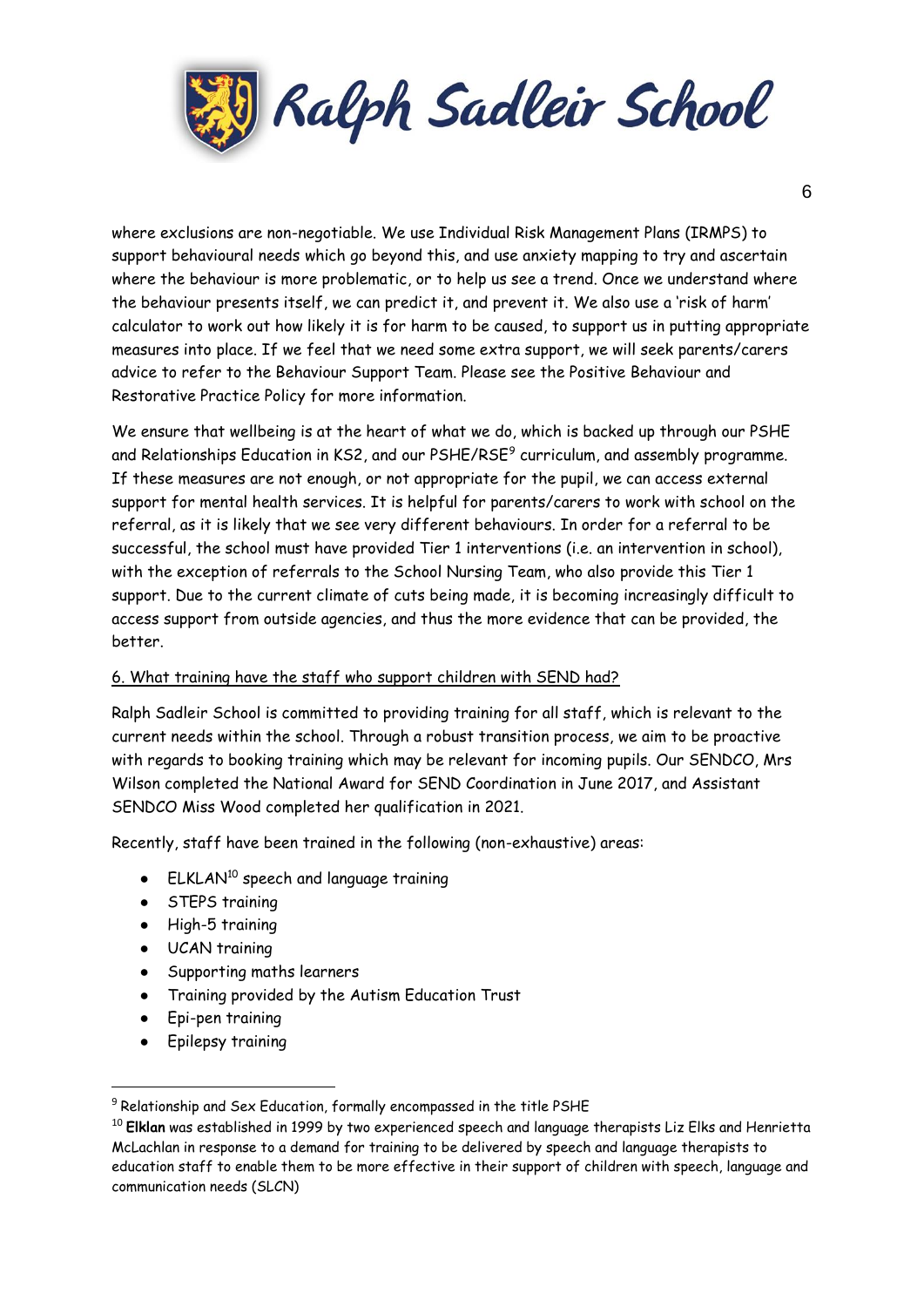

- Safeguarding training
- LGBTQ+ $^{11}$  training
- PREVENT<sup>12</sup> training
- Training on the SCERTS<sup>13</sup> project
- Trauma training
- Write Words
- Protective Behaviours
- AET Autism courses (including autism and girls, sensory needs and reasonable adjustments)
- Reading Revival

### 7. What specialist services and expertise are available at or accessed by the school?

Most services in Hertfordshire are now a part of Integrated Services for Learning (ISL). All of the ISL services require at least two cycles of the Graduated Approach to have been completed, in order for the professionals to see what is working well and what hasn't worked so well. Depending upon the agency that we are referring to, they will either observe your child and provide us with advice, train staff on how to provide an intervention, or work directly with your child.

If your child's need impacts upon lots of areas of family life, or if your family has a range of needs, or professionals supporting you, then we may suggest completing a Families First Assessment. This process is designed to be supportive, and allows for 6-weekly Team Around the Family (TAF) meetings, to move your family forwards. Whilst this may seem daunting, TAF meetings can be really useful, and can open pathways to more support.

Further information about support for parents can be found at the following website for SENDIASS (Special Educational Needs and Disability Information, Advice and Support Service) [About us \(hertssendiass.org.uk\)](https://hertssendiass.org.uk/about-us.aspx)

## 8. How will you help me to support my child's learning?

You will be informed about your child's provision at every step of the way, and we endeavour to consult parents / carers about any intervention that will be taking place. SEND / SSP reviews will take place 3 times a year, in addition to parents' evenings and reports. Class teachers for

**.** 

<sup>11</sup> Lesbian, Gay, Bisexual, Transexual, Queer

 $12$  Prevent is about safeguarding people and communities from the threat of terrorism. Prevent is one of the four elements of CONTEST, the Government's counter-terrorism strategy. It aims to stop people becoming terrorists or supporting terrorism.

<sup>&</sup>lt;sup>13</sup> Social Communication, Emotional Regulation, Transactional Support, a monitoring programme for pupils with Autism offered by Speech and Language Therapists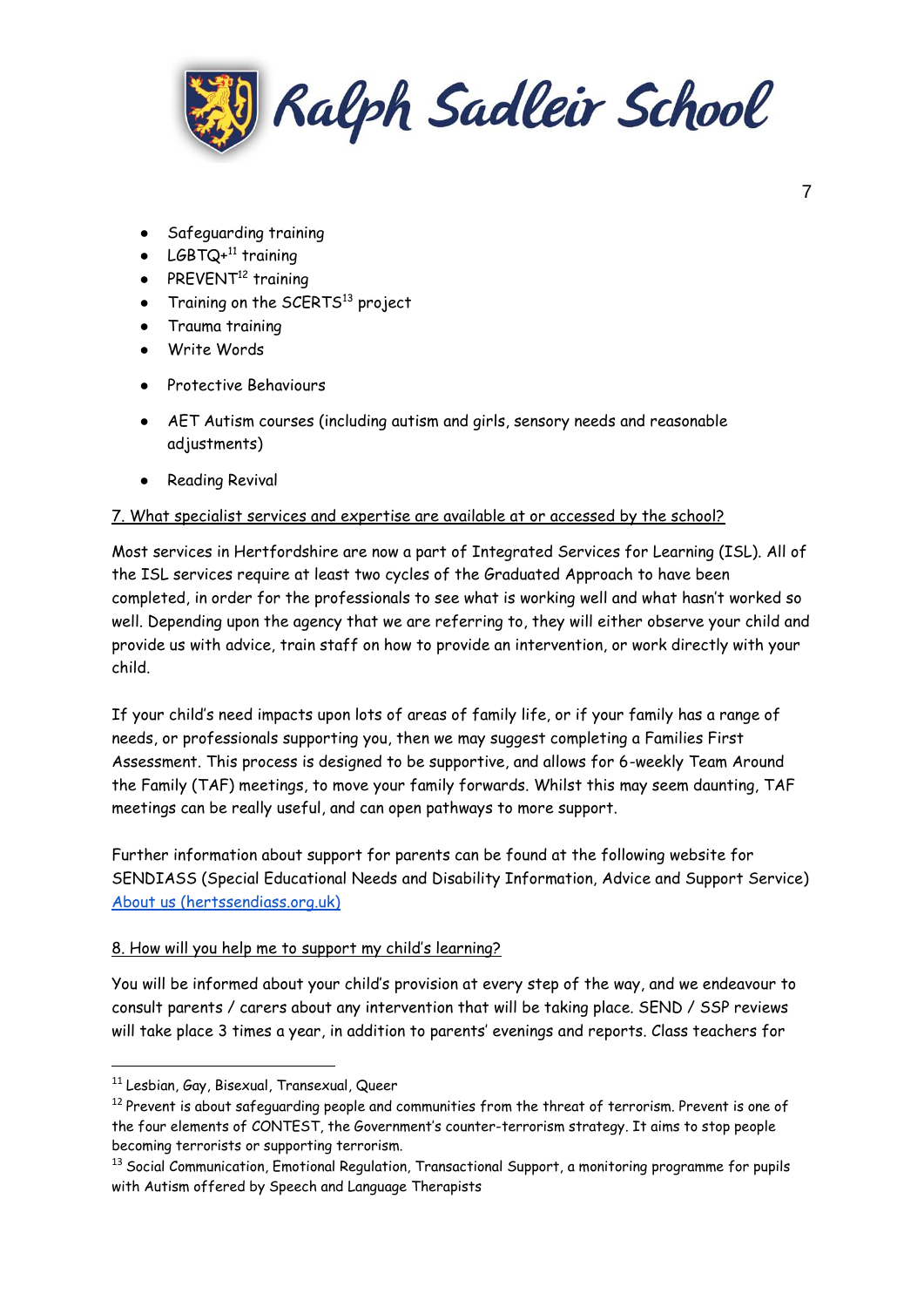

KS2 and form tutors for KS3 can attend meetings to discuss your child's progress throughout the year and, if necessary, concerns can be passed onto the SENDCO, or other members of staff.

We aim to offer parent/carer courses throughout the year, however, we have recently had such poor uptake that we haven't been able to run these. We liaise with  $HAFLS^{14}$  and  $DSPL3^{15}$ outreach team, who offer a range of workshops to support parents/carers of children with SEND. We also email lots of courses to parents/carers through our Parent Mail system, and often share courses on our Facebook page (search for Ralph Sadleir SEND Department) so parents/carers have the option of booking onto these.

We aim to consult parents/carers on the development of the SEND policy, along with this document. Parents'/carers' views are sought through a questionnaire at least two times per year. Parents/carers are invited to be School Governors, and are able to view the minutes taken at Governor meetings. This has been impacted by COVID, but we are keen to get these back up and running.

In Key Stage 3, the homework requirements are increased to prepare pupils for the next stage in their education. Homework of different 'challenge' levels is provided for different subjects, and we accept homework that is printed, or scribed, rather than written by hand by the pupil. If there are longstanding problems with homework completion, we can make adjustments for individual pupils. If homework isn't completed, pupils are likely to be asked to complete it during lunchtime at school. We provide homework clubs to support pupils with their homework, and our computing suite is open at lunchtimes to facilitate independent work.

## 10. How will I be involved in discussions about and planning for my child's education?

A person-centered approach means keeping parents /carers and the child at the heart of everything that we do. Parents / carers will be asked for consent before any interventions are held, and they will be updated about their child's progress. Being provided with a run down of your child's support before an SEND / SSP meeting means that parents / carers can come to the meeting prepared, and ready to question anything that they don't understand or agree with. Pupils are expected to agree outcomes for SSP targets.

We seek the child's view through the use of a Pupil Profile and at SEND / SSP reviews, which the child is expected to attend. We have an SEND representative on the school council, and Learning Walks are completed with children with SEND, to complete tasks such as a 'Sensory Audit'.

10. How will my child be included in activities outside the classroom including school trips?

**.** 

<sup>14</sup> Hertfordshire Adult and Family Learning Service

<sup>&</sup>lt;sup>15</sup> Delivering Special Provision Locally - East Herts falls into DSPL3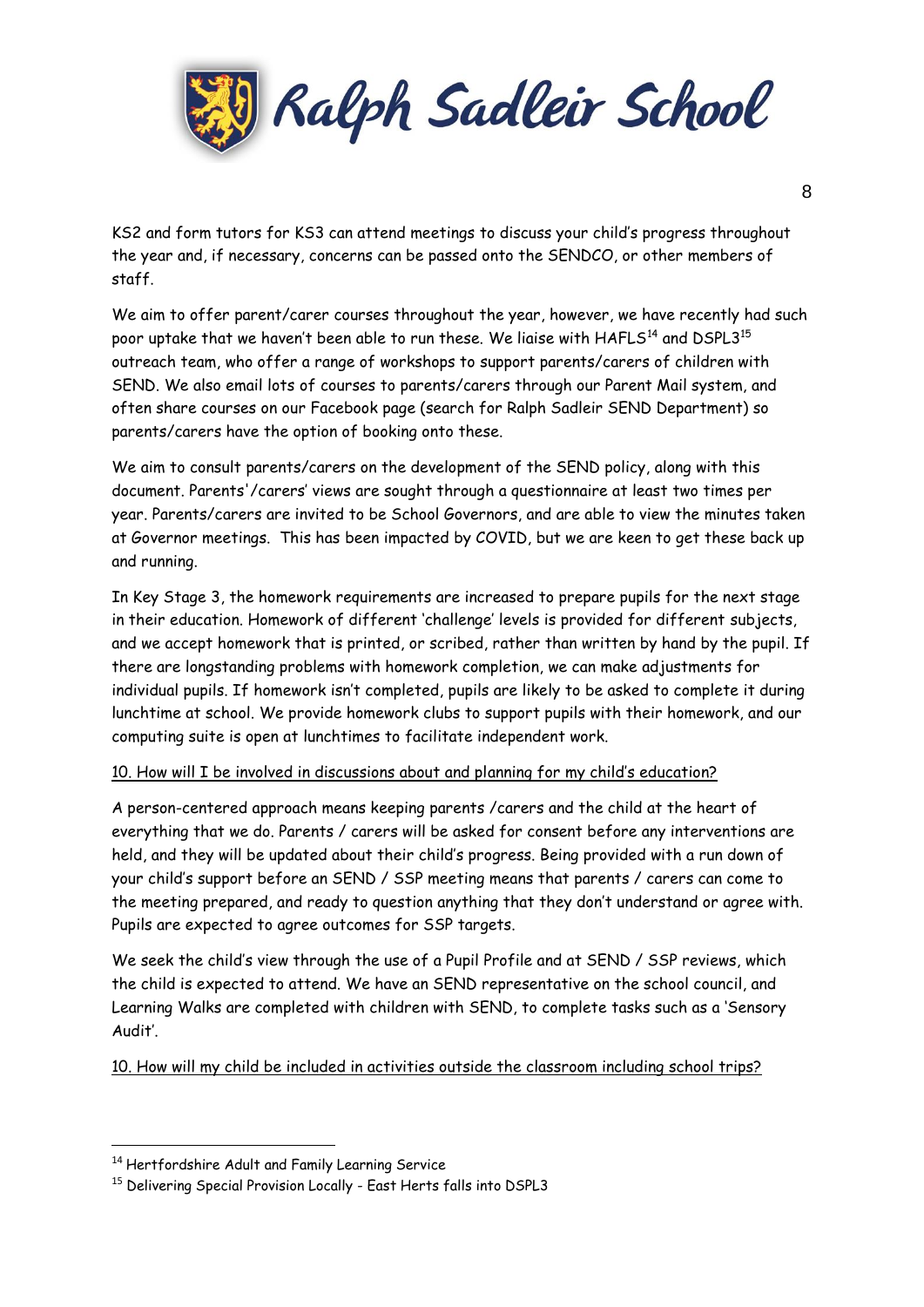

We will ensure that all pupils have access to trips and activities by completing Individual Risk Assessments, if necessary, ensuring that we are able to provide appropriate medical care, and working with parents/carers to make sure that they are happy with the provision that is being made.

We track the number of pupils with SEND who go on school trips, and who access clubs and other activities to ensure that we are making reasonable adjustments, and enabling pupils to access a range of extra-curricular activities.

### 11. How accessible is the school environment?

Ralph Sadleir School is wheelchair accessible, however we are aware of improvements that could be made to certain areas. Please see our Accessibility Plan for more information about how we are making the site more accessible. We have gender-neutral toilets and a gender neutral uniform. We have an accessible toilet, and understand how to provide support for anyone with a Hearing Impairment.

We are in the process of creating 'Easy Reader' documents, to facilitate communication for those who speak English as an Additional Language. If necessary, we can hire interpreters to support parents/carers at meetings, and parents' evenings.

#### 12. Who can I contact for further information?

Your child's class-teacher in KS2 and your child's form teacher in KS3 should be your first point of contact. In KS3, if your question is subject specific, it may be easier to contact the individual teacher directly. Staff find emails easier than a phone call, due to teaching loads, however we endeavour to reply to any query within 48 hours. The SENDCO can be contacted at sendco@ralphsadleir.academy

Whilst we would hope that problems may be overcome in school, a copy of the complaints procedure is available from the school office and the website.

If you require further support, the website for SENDIASS is attached here: <https://hertssendiass.org.uk/about-us.aspx>

## 13. How will the school prepare and support my child to join the school, transfer to a new school or the next stage of education and life?

We maintain strong links with our feeder schools, and ensure that face-to-face meetings happen with class-teachers or SENDCOs; whoever knows the child best. Either the SENDCO, or the PPC for Year 5 will meet all new pupils face to face. Feeder schools can arrange for extra transition visits, as can parents/carers, and we hold an annual Transition Tea Party for parents/carers of new pupils with SEND. The onus for in-coming pupils is placed upon the feeder schools, as they know their children best. Parents / carers are invited to meet with the SENDCO prior to the transition evening held in July, as this is often very busy.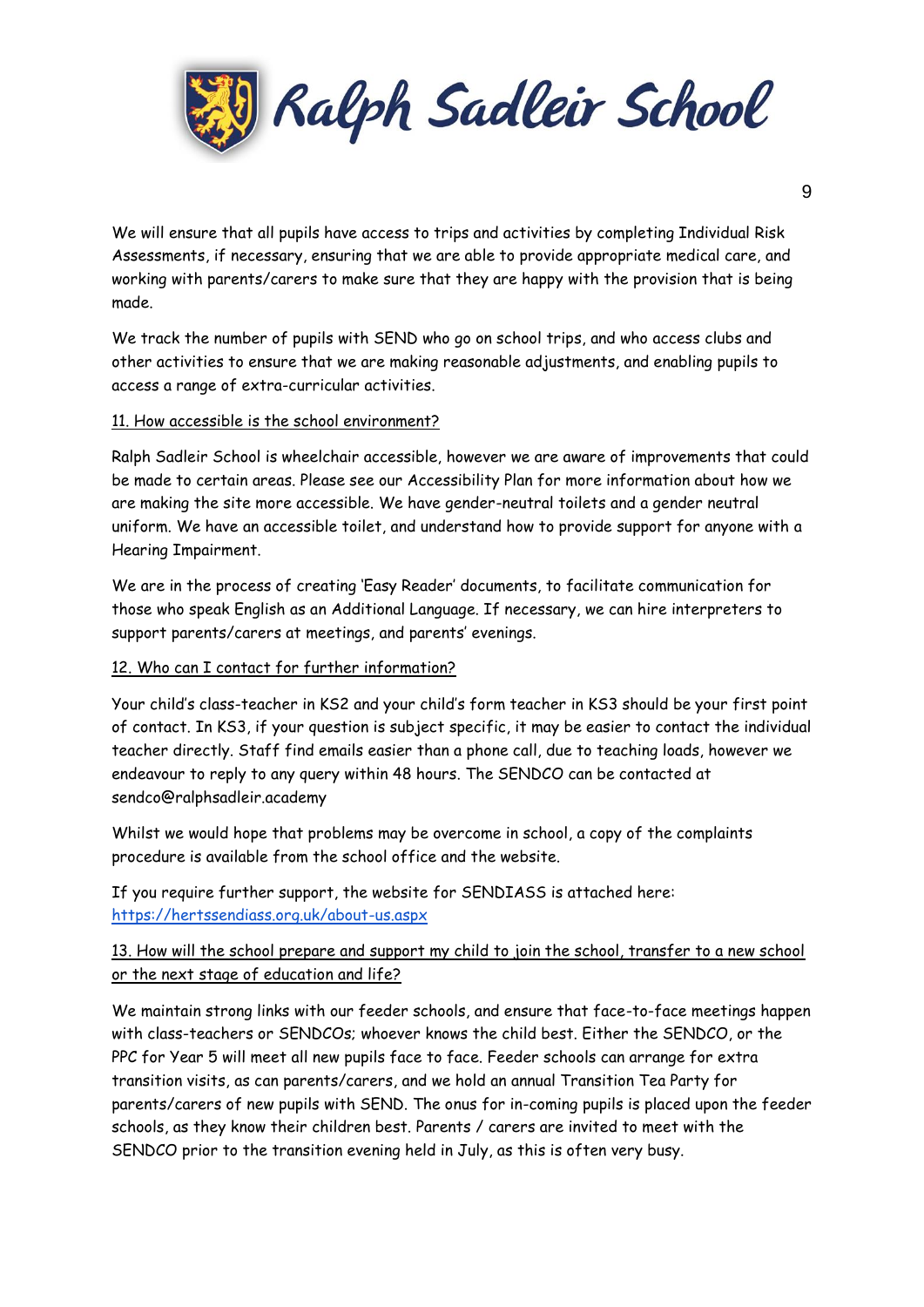

If your child already has an Individual Education Plan, the targets from this will likely be the same in September, and we will endeavour to continue with any interventions that are already in place, or to place your child in a similar intervention that we are trained on.

If your child has an EHCP, the SENDCO (and class teacher, if that has been decided) would hope to attend the Annual Review prior to transition. However, we must be invited by the feeder school.

If your child is working well below Age Related Expectations, staff at Ralph Sadleir School will work with your child's current school to complete B-Squared documentation, so that we can adequately track your child's steps of progress.

# 14. How are the school's resources allocated and matched to children's special educational needs?

- The school budget is decided by the Headteacher and Governors and regularly reviewed
- For pupils who have an EHCP, the first  $£6,000$  spend is expected to be taken from the school's notional SEND budget. If your child is granted an EHCP, you will be asked to use the Hertfordshire Banding Tool to determine which 'level of need' your child has in a specific area. This data will also be completed in partnership by the parents/carers and SENDCo, and another party, to decide upon a 'banding'. This 'banding' will determine how much money is provided with your child's EHCP.
- If your child is new to the county, or has emerging needs that require a high level of support, we can apply for High Needs Funding.
- If your child is on the SEND register, the school's notional SEND budget is used to provide interventions, TA support and necessary equipment.

## 15. How is the decision made about how much support my child will receive?

Upon joining Ralph Sadleir the baseline assessments completed in Year 5, along with advice from your child's previous school will initially determine how much support your child will receive. During the first SEND / SSP meetings, we will work together to see whether this is working for your child, or not. Support is provided on a needs basis, rather than a diagnosis basis. Many pupils with diagnoses of SEND thrive with reasonable adjustments and quality first teaching, and pupils without diagnoses can need a huge amount of support. We also recognise that needs can fluctuate, and pupils may need more or less support as they grow up.

16. How can I find information about the Local Authority's Local Offer of services and provision for children and young people with special educational needs and disability?

Information about the Hertfordshire Local authority offer can be found at:

<http://www.hertsdirect.org/services/healthsoc/childfam/specialneeds/>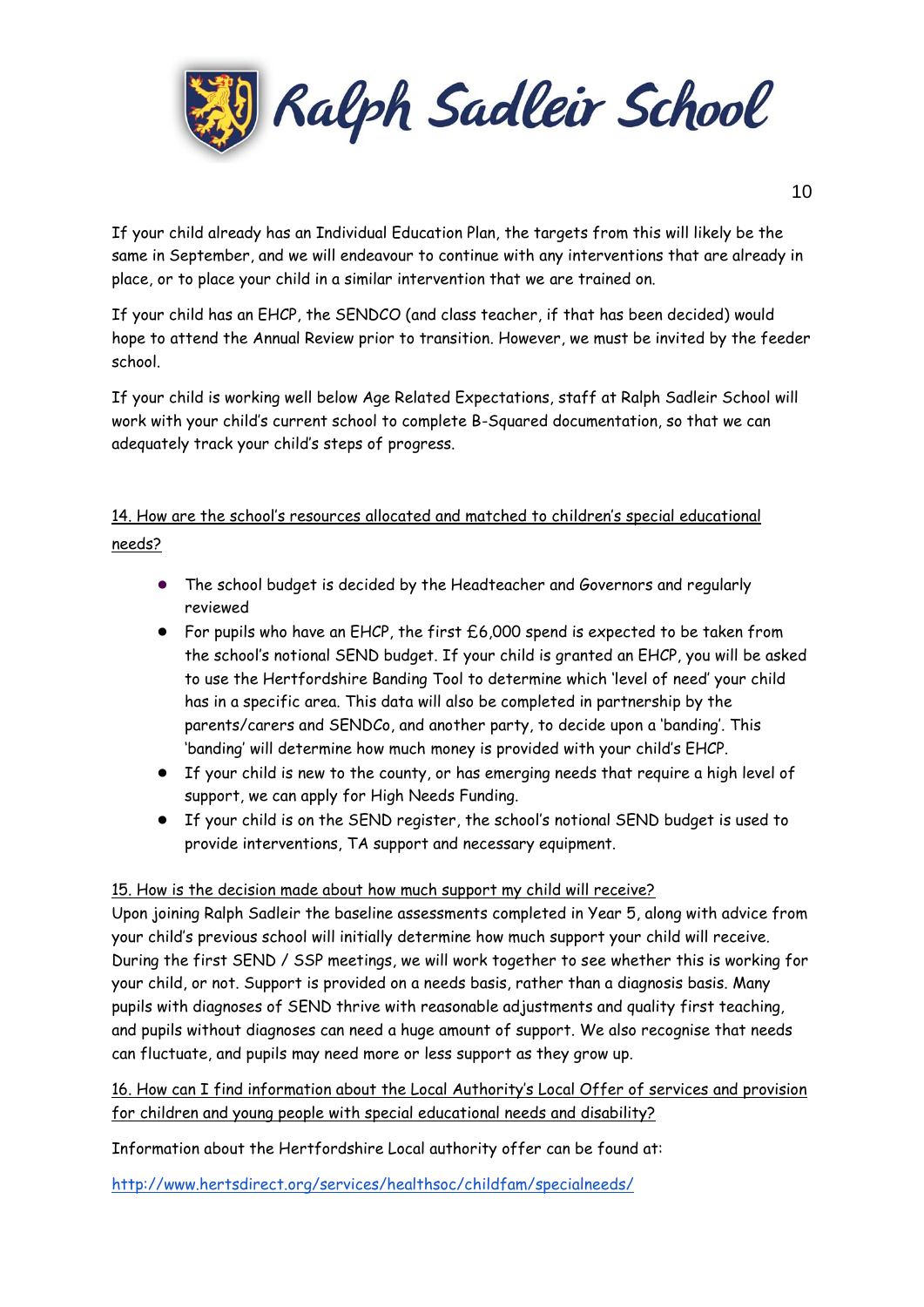

#### **Here are some links to other websites which you may find useful:**

**Herts Direct**: Information on the Hertfordshire local Offer, and other support for parents/carers [www.hertsdirect.org/send](http://www.hertsdirect.org/send)

**SEND Code of Practice**: [SEND code of practice: 0 to 25 years -](https://www.gov.uk/government/publications/send-code-of-practice-0-to-25) GOV.UK (www.gov.uk)

**Kids Hub East** [\(http://www.kids.org.uk/hub\)](http://www.kids.org.uk/hub) Hertfordshire hubs offer information and support for parents/carers of children with a disability/special education need aged 0-19. Call 01992 504013

**Contact Line** [\(http://ldspl3.co.uk\)](http://ldspl3.co.uk/) to book a quick query with an Educational Psychologist or call 01992 588574 (available Tuesday, Wednesday Thursday 1.30-3pm term time and Wednesday 1.30-3pm during school holidays

**Family Lives** [\(http://www.familylives.org.uk\)](http://www.familylives.org.uk/)

**Parenting and family support** (formerly ParentlinePlus) 24hour helpline 0800 800 2222

**British Dyslexia Association** [\(http://www.bdyslexia.org.uk\)](http://www.bdyslexia.org.uk/) or call the helpline on 0300 405 4567

**Dyslexia Action** [\(http://www.dyslexiaaction.org.uk\)](http://www.dyslexiaaction.org.uk/) or call the helpline on 0300 303 8357

**Dyspraxia Foundation** (http:/dyspraxiafoundation.org.uk) or call the helpline on 01462 454 986

**National Autistic Society** [\(http://www.autism.org.uk\)](http://www.autism.org.uk/) or call the helpline on 0808 800 4104

**Information for professionals on SEND targeted services in Hertfordshire:**  *[www.hertfordshire.gov.uk/sendtargetedservices](http://www.hertfordshire.gov.uk/sendtargetedservices)*

**Information for professionals relating to SPecific Learning Difficulties** 

*[http://www.hertfordshire.gov.uk/microsites/local-offer/professionals/specific-learning](http://www.hertfordshire.gov.uk/microsites/local-offer/professionals/specific-learning-difficulties/specific-learning-difficulties.aspx)[difficulties/specific-learning-difficulties.aspx#](http://www.hertfordshire.gov.uk/microsites/local-offer/professionals/specific-learning-difficulties/specific-learning-difficulties.aspx)*

**Assessments, docs and resources for professionals relating to SPecific Learning Difficulties**  *[https://www.hertfordshire.gov.uk/microsites/local-offer/professionals/send-guidance-for](https://www.hertfordshire.gov.uk/microsites/local-offer/professionals/send-guidance-for-professionals.aspx?searchInput=&page=1&resultsPerPage=10&view=card&categoryfilters=0/1/22/903/1451/1452/1455)[professionals.aspx?searchInput=&page=1&resultsPerPage=10&view=card&categoryfilters=0/1/22](https://www.hertfordshire.gov.uk/microsites/local-offer/professionals/send-guidance-for-professionals.aspx?searchInput=&page=1&resultsPerPage=10&view=card&categoryfilters=0/1/22/903/1451/1452/1455) [/903/1451/1452/1455](https://www.hertfordshire.gov.uk/microsites/local-offer/professionals/send-guidance-for-professionals.aspx?searchInput=&page=1&resultsPerPage=10&view=card&categoryfilters=0/1/22/903/1451/1452/1455)*

**Information for parents relating to SPecific Learning Difficulties**  *[https://www.hertfordshire.gov.uk/microsites/local-offer/conditions/specific-learning](https://www.hertfordshire.gov.uk/microsites/local-offer/conditions/specific-learning-difficulties.aspx)[difficulties.aspx](https://www.hertfordshire.gov.uk/microsites/local-offer/conditions/specific-learning-difficulties.aspx)*

**HAFLS**: [Adult and family learning \(hertfordshire.gov.uk\)](https://www.hertfordshire.gov.uk/microsites/adult-learning/adult-learning.aspx)

**DSPL3**: [DSPL3](https://dspl3.co.uk/)